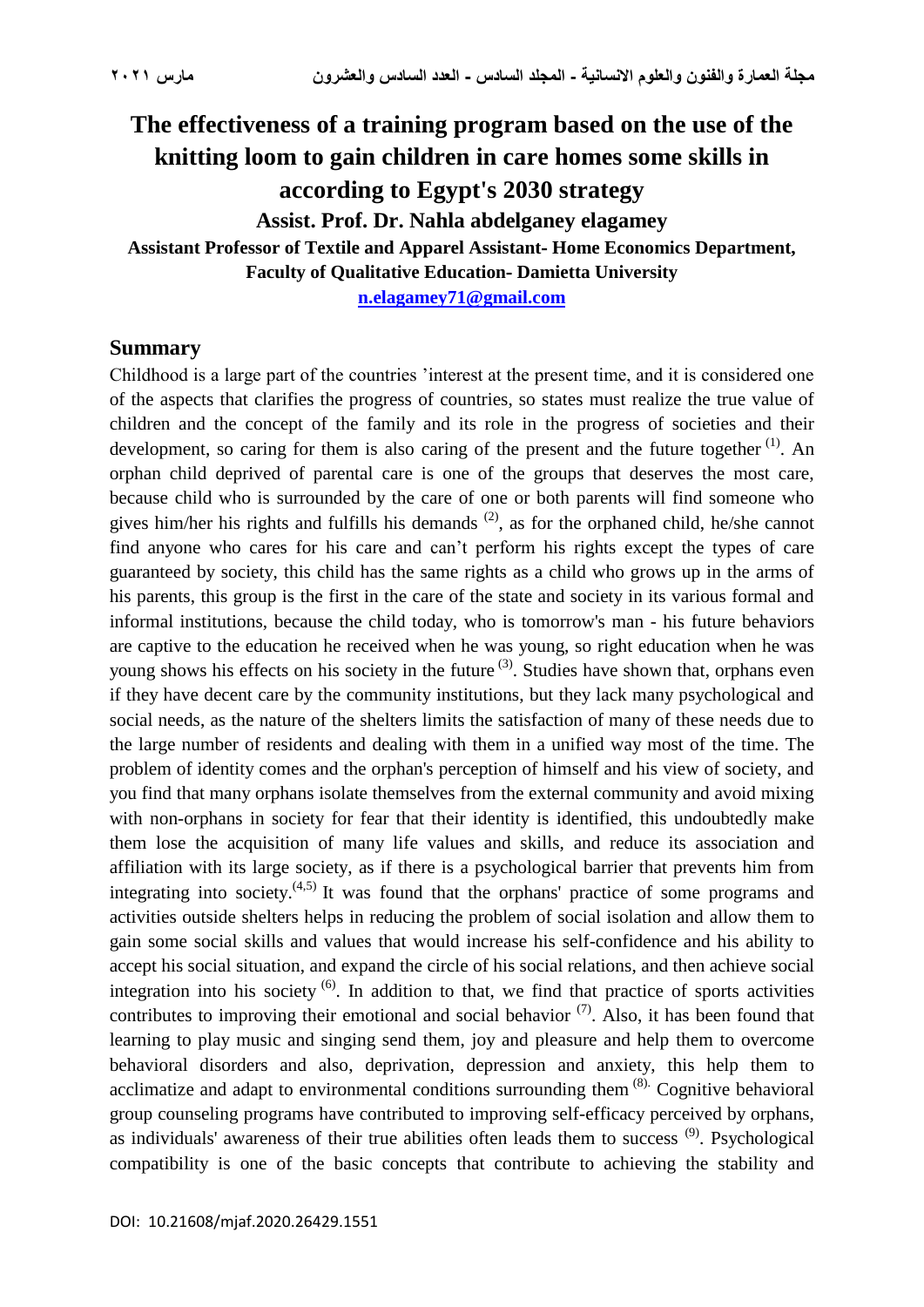adaptation of individuals socially with the environment, and we find that group play programs for orphans helped to create an atmosphere of fun and cooperation among them and made them participate effectively, and contributed to developing psychological compatibility with them and modifying their behavior and giving them experiences that help them in responding for Life Challenges<sup>(10)</sup>. Although many studies and researches are interested in how to integrate them into society correctly, these studies lacked the implementation of training programs to develop some skills that help them to use their energy positively and develop their capabilities in order to improve their current and future conditions and satisfy some of their needs, so gaining manual skills has very significant benefits on the integrity of psychological and mental health and spending free time in a beneficial way, a person's preoccupation with manual work reduces his stress, calms the movement of negative thoughts in his mind, and the art of manual knitting is one of the most important means of filling space  $(11)$ . Several methods have been applied to teach manual knitting, including the cooperative learning strategy that has proven to be more effective than traditional methods in teaching manual knitting to students  $(12)$ . Some of the garment and textile factory exhausts were recycled to implement various knitting products to reduce the environmental pollution resulting from this waste and exploit the wasted raw materials <sup>(13)</sup>. Knitting has also been revived and developed as a contemporary handcraft to suit modern uses with products that are in line with the requirements of the modern era and compete in the markets while preserving the Egyptian identity, and open job opportunities for youth as the nucleus for small projects that are of low-cost and with great economic feasibility for the individual and society  $(14)$ . Also, some hand knitted pieces were implemented through students learning some techniques of handloom knitting stitches to face the job market  $(15)$ . As achieving social justice is one of the most important goals pursued by the state, and this is evident in Egypt's vision 2030 through the fifth axis "Social Justice Axis", which emphasized the necessity of building a just and harmonious society characterized by equal rights and opportunities, a society capable of guaranteeing the right of citizens to participation and equitable distribution in the light of the standards of competence, achievement and the rule of law, and provides mechanisms for protection from the dangers of life, and is based on parallelism to support marginalized segments of society and achieve protection for the most caring groups. In addition, the seventh axis, "The Education and Training Hub", from Egypt Vision 2030, that emphasizes the availability of education and training for all people in high quality without discrimination, and within the framework of an institutional system - efficient - fair - sustainable - and flexible. And that it will be based on the learner and the trainee who is able to think and who is capable technically, and technologically  $(16)$ . On the other hand, handicrafts are considered to be of great importance in the life of any society. They enrich the heritage of countries and promote cultural and economic exchanges among countries, especially artistic handicrafts that are considered an important tributary of traditional crafts. Manual skills depend mainly on human forces for their implementation, and require Skill and mastery in order to achieve it, and it is one of the sources of livelihood and means of investing time and enhancing selfconfidence  $(17)$ . We find that hand-sprinkled is one of the most important skills that an orphan child needs, as it is a practical educational method that helps him to form a general trend, we value them as the values of things, improve their knowledge, develop the use of their senses, and create an atmosphere of social interaction when working within small groups and their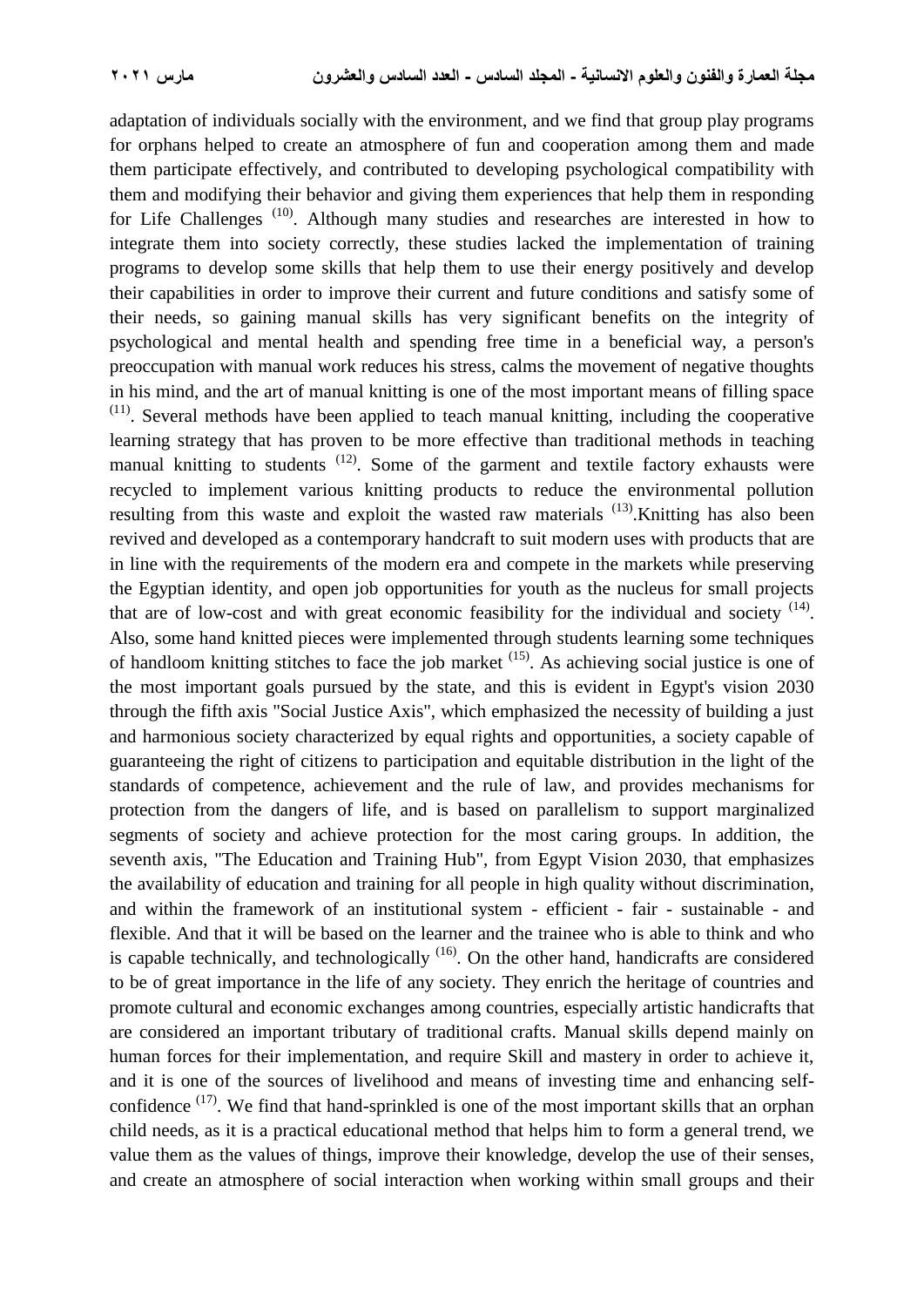social development, as it also helps to experiment and find alternatives and increase the degree of concentration, which helps to develop creative capabilities, so that they can be excluded from the feeling of inability to achieve, which gives them confidence in themselves<sup> $(1)$ </sup>. That an orphan possesses the skills of an art or a craft is an important factor in building his personality, as this possession moves him from the level of suffering experience to the level of its realization and conduct, and then the ability to meditate, practice and experiment are the ways to build a character in a right way. Hence the topic of the study, which is to acquire knitting skills for children in foster homes, according to the 2030 strategy.

# **Aim of study**

Measuring the effectiveness of using knitted looms in providing children in care homes with some knitting art skills and using them to implement utilitarian products.

# **Research importance:**

### **The importance of the study lies in:**

- 1- Rehabilitation of children in care homes to learn skills that suit their capabilities, needs and preferences.
- 2- Building confidence in the care of children in care homes, which contributes to developing a positive sense of their inclusion in society.
- 3- Spreading the culture of work in manual professions to reduce dependence on the state in providing job opportunities.

**Research methodology:** In this research, follow the experimental method.

### **Preparing the training content:**

A training unit has been prepared that includes the basic knowledge and skills of knitting loom which the research aims to develop.

**Procedural steps for training: -** Five training sessions were conducted, which included the following:

- **1.** Introduce children to the used tools.
- 2. Introduce children to how to use all the tools and their importance.
- 3. Explain each part in a practical way for children, with educational videos for each stitch.
- 4. Children implement the part that was explained.

# **Results**

**The results show that**, T" test for the significance of the differences between the average scores of trainees in the pre and post applications of the cognitive test, where the average degrees of pre-application (11.22) and the standard deviation (1.99) and the average degrees of post-application (43.20) and the standard deviation (3.01), and the value of "T" (30.67) and the level of significance (0.001), **which indicates** that there are statistically significant differences between the two applications in the cognitive test in favor of post-application, **in addition to that,** the training proved effective in developing the cognitive aspect of the trainees, which reached (0.77), which is a greater percentage From (0.6), which **indicates** the effectiveness of training, and the **improvement** rate reached (56.80%). This is confirmed by the increase in post-test requests for the trainees from the pre-test scores, which indicates that the training has achieved effectiveness ≥ 0.6 towards **developing the cognitive** aspect of children in care homes.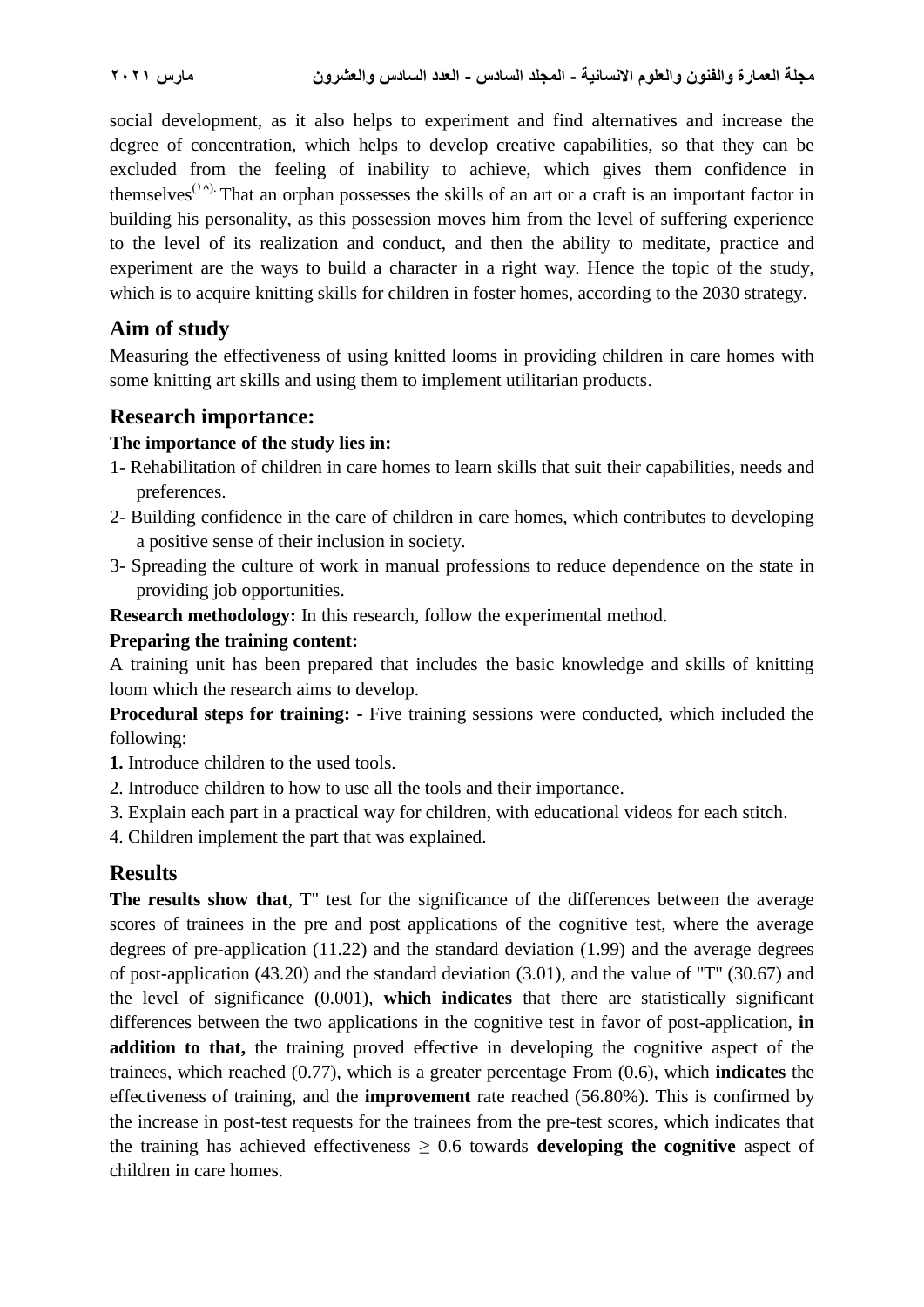**In addition that,** the results of the "T" test clarify the significance of the differences between the average levels of trainees in the pre and post applications of the skill test, where the average degrees of pre-application (zero) and the standard deviation (zero) and the average degrees of post-application (39.89) and the standard deviation (4.16) The value of "T" (48.24) and the level of significance (0.001), **indicating** that there are statistically significant differences between the two applications in the skill test for the benefit of post-application. **And the training also,** proved effective in developing the skill performance of the trainees, which amounted to (0.78) which is a ratio Greater than (0.6), which **indicates** that training, as the percentage of **improvement** (79.48%). This is confirmed by the **high** level of post-test trainees 'requests from the pre-test scores, which indicates that the training has achieved effectiveness ≥ 0.6 towards **developing skillful** performance and the implementation of children in care homes.

**This is confirmed by**, the results of the "T" test for the significance of the differences between the averages of the main skill scores for the note card whose values ranged between (4.30 - 4.63), and the values of the "T" test ranged between (13.33 - 48.04), **all** of which are statistically **significant** at the level of significance (0.001) This was **also confirmed** by the value of the average scores for the note card as a whole, which was (4.72). And the value of the "T" test (47.64) is a statistically significant value at the level of significance (0.001), which **indicates** the **improvement** of the **skillful** performance of the trainees, and this confirms the achievement of the effectiveness of  $> 0.6$  towards developing the skillful p e r f o r m a n c e o f t h e t r a i n e e s , **On the other side,** the results show the achievement of the **quality** of the performance of the implementation of the products, as the quality coefficients of the products in evaluating the specialists were high, as the percentage of the values of the quality factor in the level of (OK) ranged between (83.33% - 100%) and the weighted average weight of the products ranged between (2.68 - 3.0), which shows the **achievement of the quality aspect** of performance in the products due to the availability of regularity of stitches in the products, as well as the presence of compatibility between the materials used in the implementation and the functional purpose of the knitting product. **The results also showed**, the achievement of the **aesthetic** aspect of the products as the aesthetic aspect of the products in the evaluation The specialists were high, the rate ranged The values of the quality factor in the level of (OK) are between (84.24% -98.18%) and the weighted average weight of the products ranged between (2.53 - 2.95), which shows the **achievement of the aesthetic** aspect of the products, **This is due**, there is a compatibility between the materials used in the implementation and the compatibility of the colors of the threads Used in making knitted pieces with each other, achieving balance between the basic design elements which are color and material, as the results showed the validity of the products implemented for application and implementation, as well as the validity of the products implemented for marketing, which indicates that the implemented products can achieve economic return, as they have shown the results are; that the implemented products are consistent with the prevailing fashion trends are consistent with the personal taste of most of the arbitrators. **The evaluation of the total specialists** of the products showed an increase in the evaluation of the quality factors of the research products. The percentage of the quality factor values ranged in the level of (OK) between (84.22% - 98.22%) and the weighted average of the products ranged between (2.62 - 2.95), and there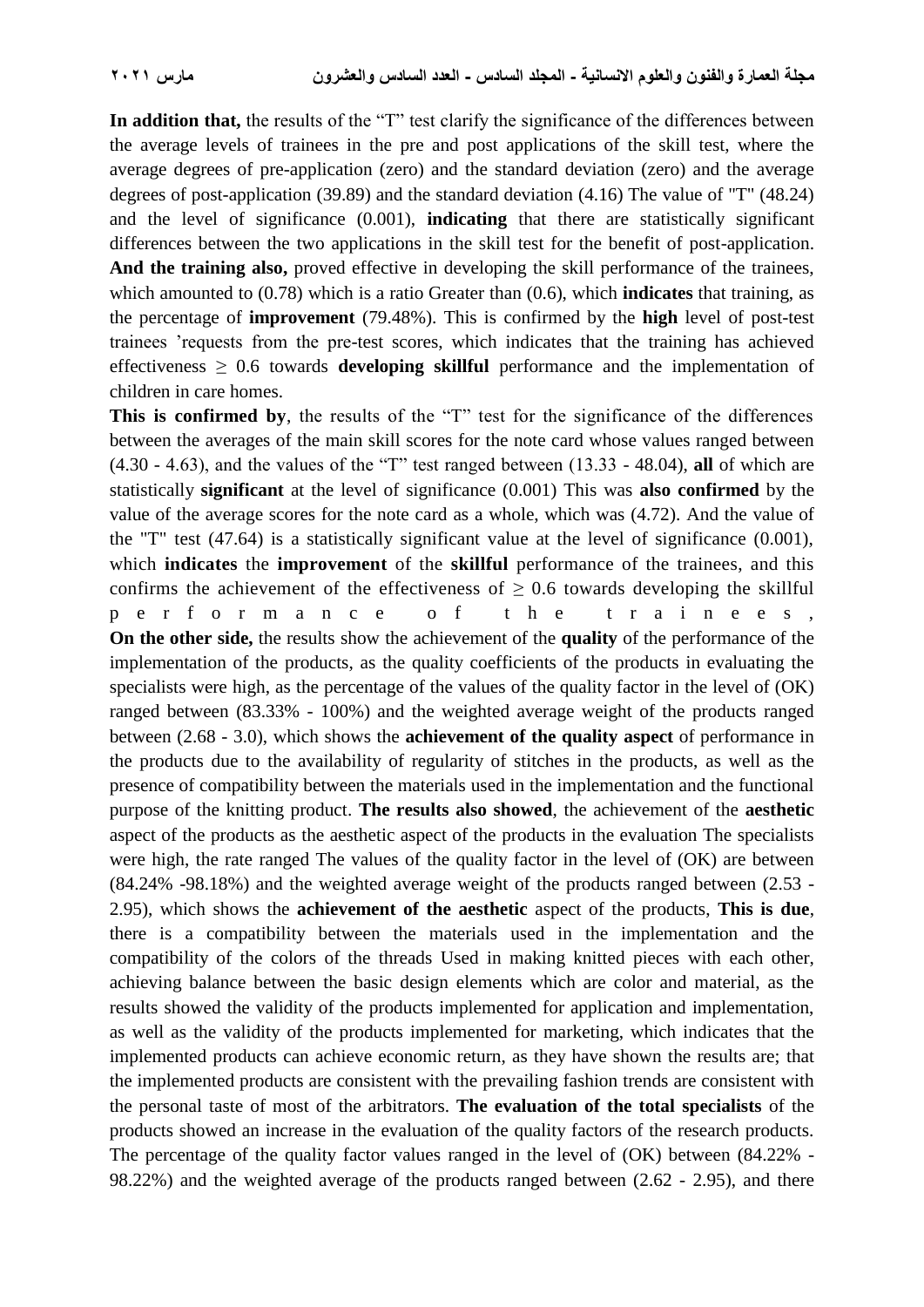were also significant differences. Statistically among the products where the value of "Ka2" (564.23) and the level of significance (0.001) came, product No. (1) Came first with a quality factor (97.95%), followed by product No. (4) in second place with a quality factor (97.66%), Then Product No. (8) ranked third with a quality factor (96.62%), and then other products come according to the quality factor for each of them, due to the suitability of using the Outlet with clothes. The knitting product using the loom adds a distinct beauty to the clothing piece. The method of implementing the knitted product is compatible with the clothing piece. **After completing** the training application, the trainees **opinions** were surveyed on the effectiveness of the training to identify the positive **extent** views of children in care homes towards the way to learn knitting art skills using looms, **the results showed**, children **accepting** care homes for training as the percentage of their views towards the questionnaire items was **high**, due to the availability of a training environment and an active positive reaction in which there was a significantly reduced dispersion during training, which led to the acquisition of knowledge and skills by children through interaction and positivity, and the required result was represented by the positive views of children, where the average percentages of children's responses ranged from A questionnaire from (91.59%) to (98.87%), and the total number of items in the questionnaire reached (95.49), which is a high value indicating the extent of response and acceptance of children in care homes for training, thus achieving the validity of the hypothesis.

### **Recommendations**:

**In the light of the results of the current study**, it is clear that the studied training that is based on the learner or the trainee and that is carried out within regular steps aimed at achieving the development of cognitive and skill aspects and the ability to think systematically and solve different problems as well as adapting to different conditions and changes is a way to motivate individuals to invest their other capabilities, exploiting and maximizing their potential, **so the researcher recommends the following:**

 $\triangleright$  Paying attention to development of the skills of the children of care homes, because they are an untapped wealth.

 $\triangleright$  Providing self-learning educational programs that allow them to learn the skills that open the door for them to the labor market and integrate this group into society.

 $\triangleright$  Paying attention to developing manual skills for children, in a way that suits their tendencies and directions.

# **References**

- 1. **Afghani, Noha bint Abdullah bin Nur al-Din, "**Creating clothing designs using color strips for early childhood" MA thesis - Umm Al-Qura University - College of Art and Interior Design, (2011).
- 2. **Saleh, Abdulhai Mahmoud, "**Social Work and Professional Practice Areas", Dar Al-Maarefa, Alexandria, (2000).
- 3. **Ali, Issam Abdel-Razek, "**Professional intervention for social service to reduce problems facing orphans" The first Saudi conference for orphan care in the Kingdom of Saudi Arabia from April 26-28, (2011).